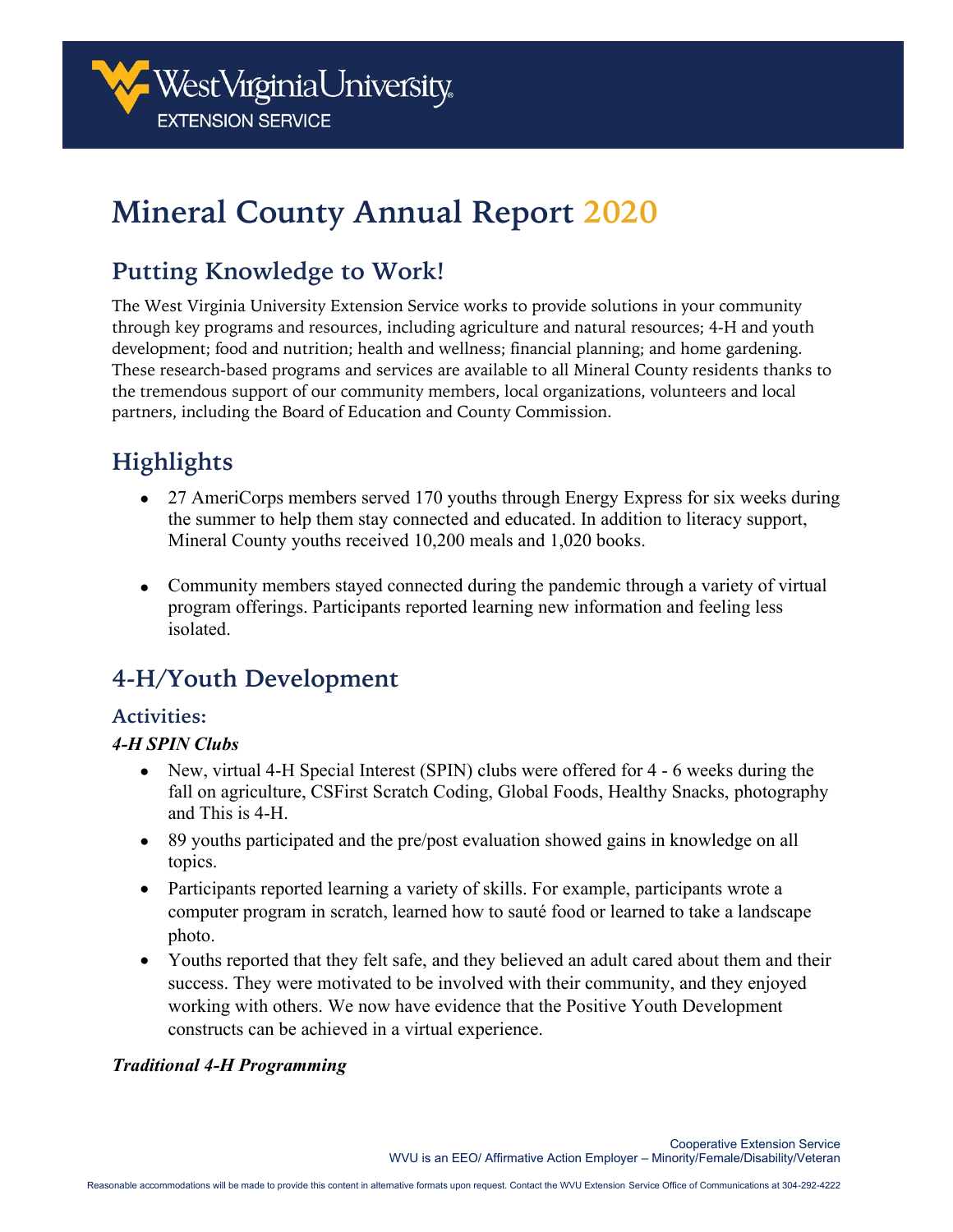#### **MINERAL County Report 2020**

• 225 youths participated in 4-H club programs with most clubs offering virtual club experiences. Members joined in a variety of statewide 4-H project workshops and SPIN club experiences. 4-H members and volunteers gained news skills.

### *Energy Express*

- 170 students participated in Energy Express at three sites in Mineral County where they gained an average of 3.1 months in broad reading achievement.
- Youths received 10,200 meals and 1,020 free books.
- 27 college students serving as AmeriCorps members gained valuable teaching experience while earning a living allowance and money for college.
- \$124,345 in local, state and federal funds were secured for this program.

### **Agriculture and Natural Resources**

### *4-H Agriculture Youth Programs*

• Mineral County youth livestock partners and volunteers hosted a successful in-person 4-H/FFA Livestock Show. There was \$54,845 in sales from the sale of animals for 4-H and FFA exhibitors. The average species price per pound was higher than the previous four years.

### *Local Foods*

- In May, a statewide market hog program assisted pork producers in the Midwest region who were unable to get hogs slaughtered due to large slaughter facilities being shut down.
- Hogs brought to the state for the eastern panhandle:
	- o 531 hogs were provided to a total of 331 families.
	- o It is estimated that the yield was approximately 95,000 lbs of pork protein.
- A virtual farmers market was offered for the first time in Mineral County.

### *Agriculture Education Programs*

- A state-wide Beginning Farmer program was started. It included the following:
	- o 28 beginning knowledge fact sheets
	- o 12 videos
	- o 15 virtual instructional courses
	- o Of the 58 participants, more than 80 percent reported an increase in knowledge and intent to begin a garden/produce venture in 2021.
- A virtual Women in Agriculture class was coordinated with 38 participants in October. Participants reported an increase in farm financial understanding and confidence.